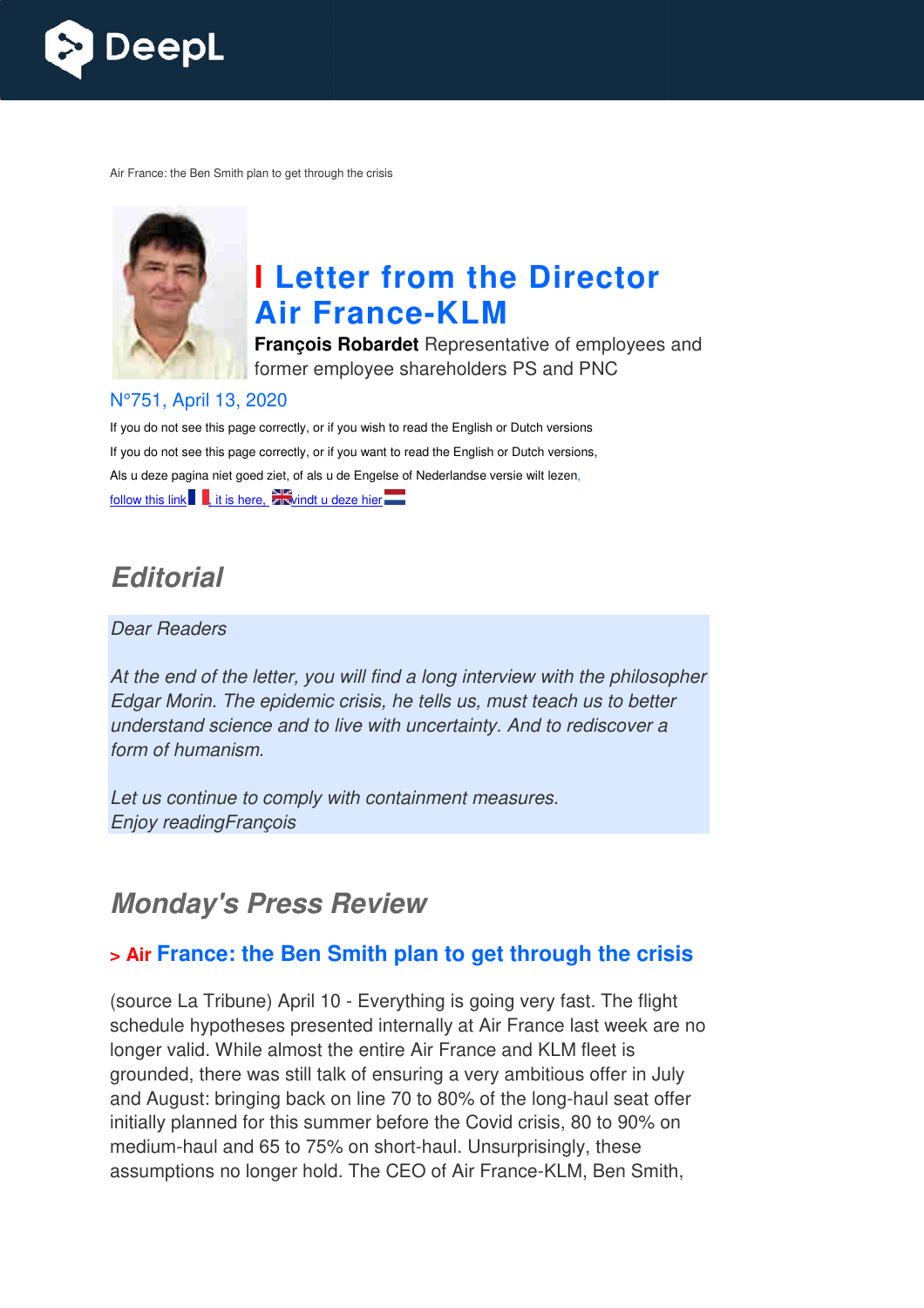indicated this on Friday to pilots during a videoconference. **After minimal activity in June, when only 20% of overall capacity could be provided, Ben Smith intends to return to service in July with 40% of the offer (in terms of available seat kilometres) initially planned before the crisis, then 60% in August, before reaching 75% in the fourth quarter at best**. This still seems terribly ambitious, at least for this summer. Like many, the CEO of Air France-KLM is forecasting a slow and gradual recovery. For Ben Smith, it will take two years to return to the same level as 2019.

The situation is critical. Air France-KLM is **losing 25 million euros a day**. (...) According to our information, Air France is losing between EUR 500 and 600 million per month (excluding the State's contribution to short-time working). This was recently presented to staff representatives. All this for a cash flow of EUR 1,5 billion (KLM has the same level and Air France-KLM has about EUR 2,5 billion).

The group needs external help to bail itself out. "In the **absence of additional financing, a need for liquidity is expected in the third quarter of 2020," Air France-KLM warned on Thursday in its press release, adding that these were its "best estimates".** "Consequently, the Air France-KLM group, Air France and KLM, are conducting in-depth discussions with their respective governments and financial institutions in order to have the resources that will enable them to secure and sustain adequate levels of liquidity, by all means," the group said.

#### **Negotiations are underway with the French and Dutch**

**governments to obtain guaranteed loans**. There are two requests to the French State. One aims to obtain liquidity to get through the crisis in the short term (4 to 5 months), the other is intended to cover the next 12 to 18 months.

Problem. Banks are reluctant to lend with a state guarantee on 75% of the loans. **According to the pilots, Ben Smith would seek an uncapped level of cash with a 90% government guarantee**. The Canadian leader would be hostile to a nationalization of Air France that would not meet the group's short-term cash needs, he told the pilots. The low level of capacity expected by the end of the year will result in overstaffing and too many aircraft. But **if the state guarantees the loans to Air France, it could require the group not to lay off staff.**  For the time being, management does not foresee any layoffs. Nevertheless, a quarter of the fleet could be scrapped by the end of the year. While the next two A350s will be delivered in May and June, no decision has been taken for the last B787 and the two A350s scheduled for delivery in the fourth quarter. For the time being, delivery of the first A220s in the fall of 2021 remains unchanged. Ben Smith intends to bring forward the A380 fleet.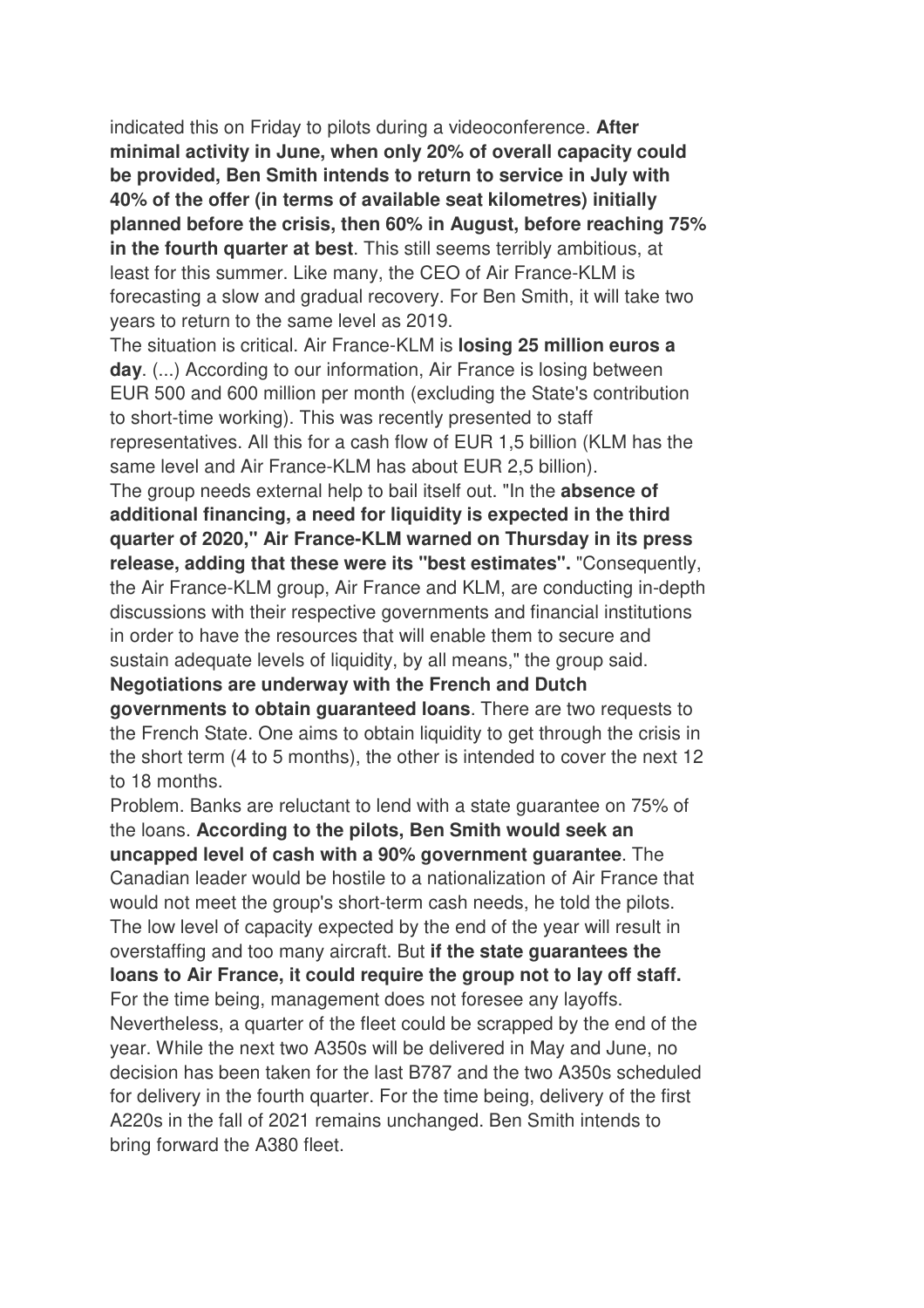*My comment:* The figures mentioned in the article should be taken with reservation. They would have been mentioned during a videoconference between the General Management and a thousand Air France pilots.

More reliable are the elements below, which were the subject of an Air France-KLM Group press release.

Since the beginning of the crisis, the Air France-KLM Group has taken significant measures: cost reductions estimated at this stage at 500 million euros in 2020, a revision of the investment plan of at least 700 million euros in 2020. 700 million in 2020. The Group has also negotiated deferred payments with aircraft lessors, and with governments to defer payment of taxes (civil aviation, solidarity, etc.), social security contributions and various charges.

Air France and KLM have each taken steps to manage the reduction in activity of their employees, measures which should generate savings estimated at 1.1 billion euros in 2020.

"Our current best estimates show that, in the absence of additional financing, a liquidity requirement is expected in the third quarter of 2020. Consequently, the Air France-KLM Group, Air France and KLM, are conducting in-depth discussions with their respective governments and financial institutions in order to have the resources to secure and sustain adequate levels of liquidity, by all means, notably in the framework of the European Commission's Temporary Framework on State Aid published on 19 March 2020".

### **> Is a loan package really the lifeline for Air France-KLM?**

(source Het Financieele Dagblad translated with Deepl) 10 April - **The rescue of Air France-KLM is approaching. The preferred scenario is a €6 billion loan package with a State guarantee**. But there are other options, such as a capital increase, nationalisation or full unbundling. (...)

 The question is how long the company can survive. **Air France-KLM is burning money fast**. Bruno Le Maire, the French finance minister, said Wednesday with a sense of drama that the company is losing "billions a month" because of the coronavirus crisis. This seems exaggerated. **A cash requirement of around 1 billion euros per month seems closer to** the **truth. (...)** 

**Paris and The Hague seem to be heading towards a loan.** (...) **But there are several financial options**.

1 A loan package of 6 billion euros Due to the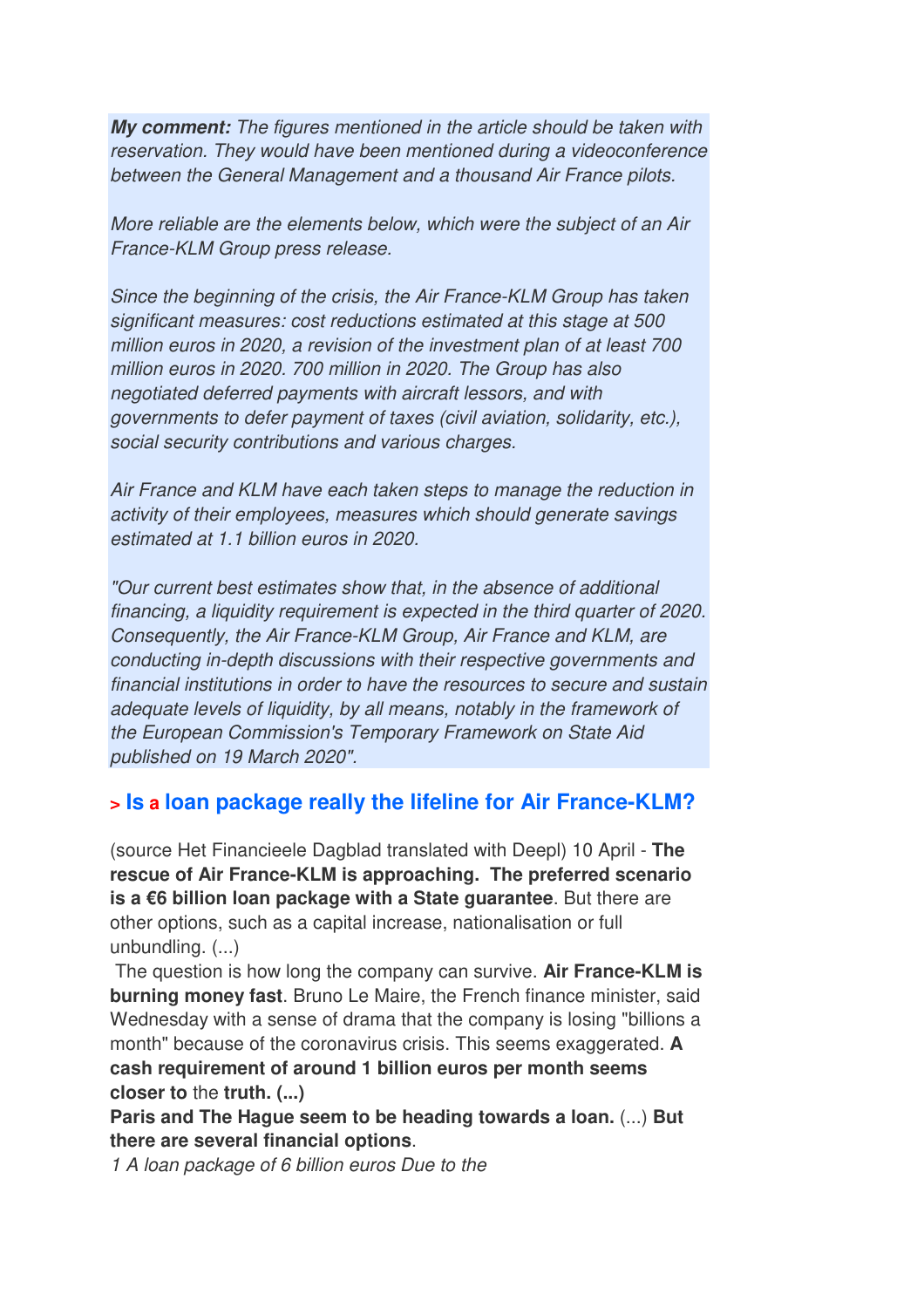current aviation problems, Air France-KLM's cash position has been seriously weakened. It was 6.6 billion euros in mid-March, but it will soon be at zero as almost the entire fleet is tied up on the ground.

**In this scenario, Air France will receive around €4 billion and KLM €2 billion**. (...) The group's net debt at the end of last year amounted to more than EUR 6 billion. In the scenario where EUR 1 billion is lost by the company every month, this debt can reach EUR 18 billion. Compared to the EBITDA of 2019, **the debt ratio would then be extremely high,** especially if a smaller airline were to be integrated in the future.

#### 2 An appeal to shareholders

The shareholders are the Dutch and French states, each with a stake of around 14%. In addition, China Eastern and the US airline Delta Airlines each hold 9%. The **shareholders could put additional money** into the company to meet the needs.

But in the case of Air France-KLM this would be difficult. The Dutch and French states have a major interest in this, **but China Eastern and Delta Airlines have their backs to the wall. They have no means of providing capital**.

#### 3 A capital injection by the Dutch and French States

**Paris and The Hague could jointly make a capital injection of EUR 6 billion**. This too would be a complex story, because at the current market value of more than EUR 2 billion, the other shareholders would soon see their shareholding diluted by a factor of four. (...) In short, **it seems unlikely that this option would be retained**.

#### 4 Nationalisation

The nationalisation of an airline (...) would mean a return to the 1980s, the era of regulation. And would it comply with European competition rules? (...)

 If Air France-KLM were nationalized, some 1.5 billion euros would first have to be earmarked to buy out the 70% shares of the other shareholders. To this would be added the €6 billion increase in Air France-KLM's capital.

**For the airline, nationalisation would be financially attractive and offer greater security. But is it really politically feasible?** The states will attach strict conditions to it. But the needs are great and many jobs, some 80,000 in total, are at stake.

#### 5 Back to two companies

Immediately after the outbreak of the coronavirus crisis, **it has already been suggested in the Netherlands that the two airlines should be independent again**. Admittedly, there is a lot of grumbling on the part of KLM about the difficult relations with the French. But in the current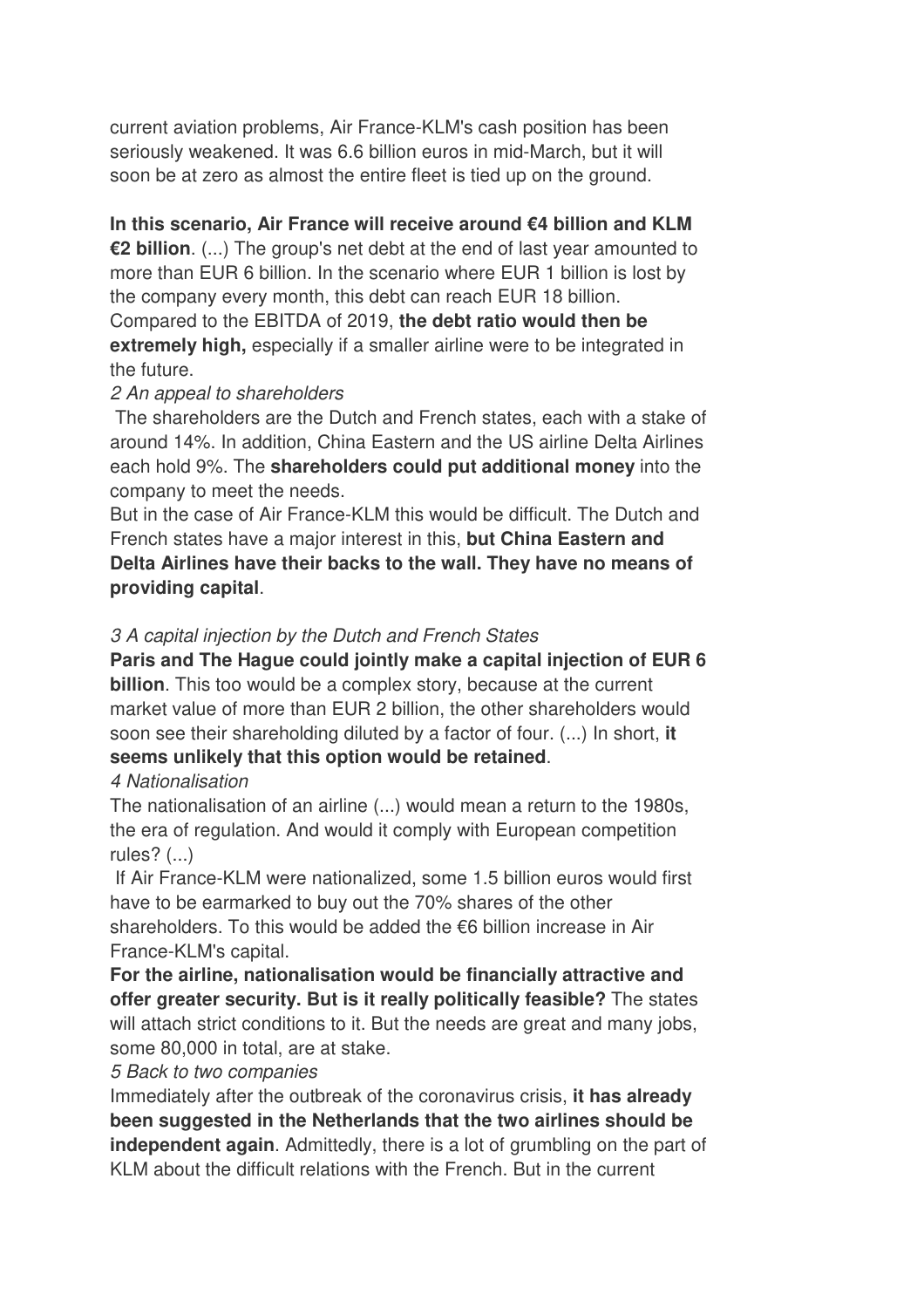crisis, contradictions seem to be relegated to the background. **Pieter Elbers left no doubt last week: there is no unbundling in any scenario**.

*My comment:* Several solutions are available to the French and Dutch States to support Air France-KLM. They are identical to those envisaged to help most of the world's airlines.

With the exception of direct aid granted to pay all or part of the salaries, only one airline has so far benefited from concrete measures. This is Singapore Airlines, which has obtained USD 10 billion from its shareholders. The others, including Air France-KLM, are in negotiations with governments and banks.

### **> 56.6% drop in passenger numbers for Air France-KLM in March**

(source AFP) 9 April - The **number of passengers carried by the Air France-KLM group collapsed by 56.6% in March compared with the** same period a year ago, as the coronavirus was spreading worldwide, the group announced on Thursday.

For April and May 2020, the carrier expects "more than 90% of planned capacity to be suspended" due to travel restrictions imposed worldwide and the two group companies "intend to continue to serve key city pairs from their respective hubs" of Amsterdam-Schiphol and Paris-Charlesde-Gaulle, in the form of reduced operations, according to a statement. In March, **Air France, KLM and Transavia**, the group's low-cost carrier, **operated "special flights to repatriate citizens to their countries of origin, in** close cooperation with the French and Dutch governments," the group said.

**Air France-KLM states that** it is not in a position to **provide information beyond May 2020, 'due to the high level of uncertainty as to the duration of the crisis' and** adds that it is 'monitoring developments on a daily basis and assessing accordingly whether further adjustments are needed on the network'. (...)

**The group stated that it would 'suspend monthly traffic reports until further notice due to the** significant capacity reductions related to Covid-19'. (...)

*My comment:* Over the next few weeks, the Air France-KLM Group's communications will focus on crisis management.

If you are a shareholder of the Air France-KLM Group, you will also receive its corporate communication in view of the next Annual General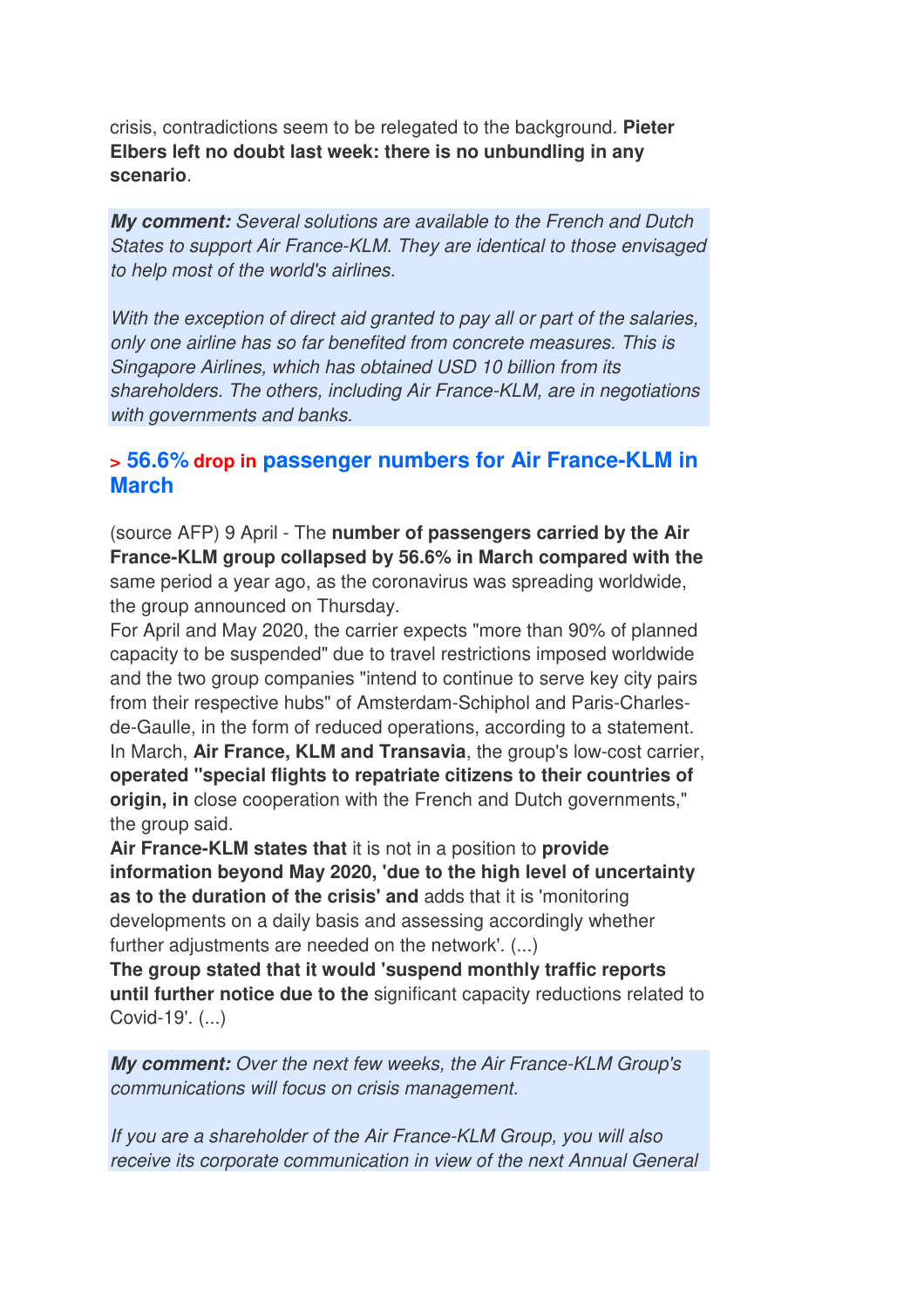Meeting. It will be held on 26 May 2020 at l'Espace Grande Arche - La Défense.

## **> Congo: Air France repatriation plane hit by gunfire**

(source AFP) 12 April - **An Air France repatriation plane was damaged by gunfire at** Congo's **Pointe-Noire airport on** Saturday evening. **No one was injured after the shooting as the plane had no crew or passengers, with the flight to France scheduled for Sunday.** 

 "The aircraft was stationary at its parking point at the time of the incident, with no crew or passengers on board," Air France said in a statement. A source close to the file told AFP that the aircraft had been hit by bullets, without being able to specify the circumstances. (...) The aircraft "was due to make a repatriation flight between Pointe-Noire, Bangui and Paris-Charles de Gaulle on Sunday [...]. The flight originally scheduled to depart at 10 a.m. [local time] has been postponed for 24 hours to allow a replacement aircraft [Boeing 777-200] and crew to be flown from Paris-Charles de Gaulle," the company said. (...)

**"Apparently" the incident is "related to an altercation and disagreement between an officer of the TSB [Territorial Surveillance Branch] and his chief. The officer who fired the shot was under the influence of alcohol.** It was a Kalash shot in the air that hit the aircraft," an anonymous source close to the file said.

### **> Lufthansa does not see a return to normal for years and imposes a drastic slimming cure on itself**

(source La Tribune) 7 April - Faced with the Covid-19 crisis, the Lufthansa group (Lufthansa, Austrian Airlines, Swiss, Eurowings, Brussels Airlines), continues to take strong measures faster than its competitors. (...)

With the measures taken to get through the 'shutdown' and the negotiations with the German Government under way to obtain aid worth billions of euros, the German group is already looking ahead to the period afterwards. (...) **Contrary to the forecasts of the International Air Transport Association** (IATA), which expect a recovery in 2021, **Lufthansa "does not expect the air transport industry to return quickly to pre-crisis levels,**" the group states in a statement. The "complete lifting of travel restrictions will take months" and the return of demand to normal "years", it says.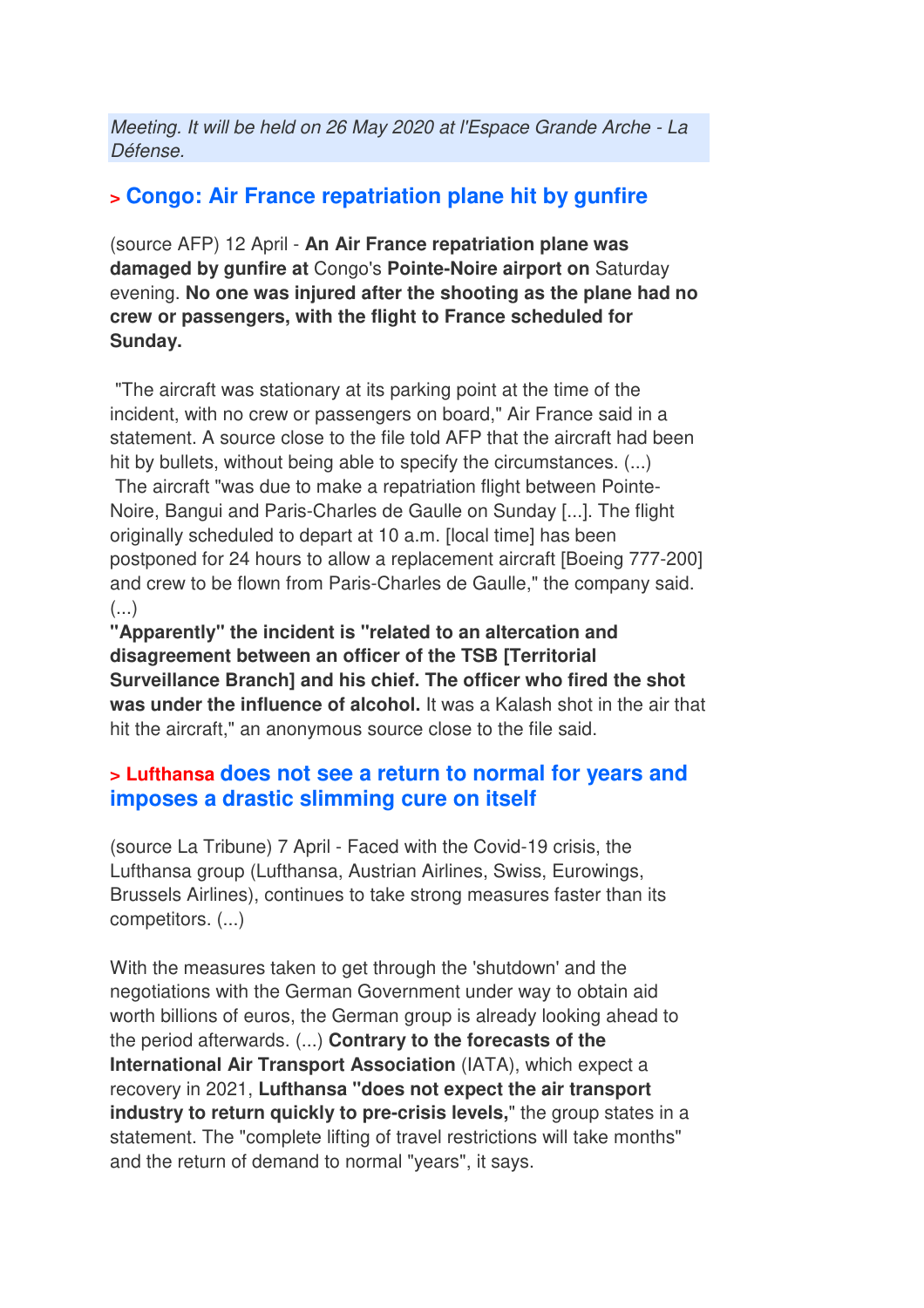According to our information, **some within Lufthansa do not expect demand to return to 2019 levels for another four to five years**. Moreover, according to an internal Lufthansa Technick document that Lufthansa did not want to comment on other than to say that it was not "an official publication", the current situation could last until the end of September, and the return to service of capacity would only really begin in October with a slow return to flight of aircraft allowing between 25% and 75% (at best) of capacity to be reached by December. (...)

**Lufthansa will sharply reduce the size of its fleet by permanently divesting 42 aircraft,** including numerous wide-body aircraft (six A380s by 2022, five B747-400s, seven A340-600s, three A340-300s) and 21 short- and medium-haul A320s. (...) In addition,

 Germanwings will close (the brand no longer exists since 2015) and its operations will be integrated into Eurowings, as already announced several years ago. Eurowings' long-haul

 activities will be reduced. **Swiss and Austrian will not be spared by the restructuring. Their fleets will also be reduced**.

Lufthansa has not detailed the employment impact of this restructuring but has promised that "the objective" is to "keep as many jobs as possible". (...)

*My comment:* The fleet reduction announced by Lufthansa (-10% of the parent company's fleet) is less spectacular than it seems. However, it does reflect the perception of Lufthansa's management: the exit from the crisis will be slow.

## **> EasyJet postpones delivery of 24 Airbus aircraft**

(source Le Journal de l'Aviation) April 10 - This is news that might please Stelios Haji-Ioannou, **easyJet's** main shareholder, a little, but it's not likely to please him. The company **announced that it has reached an agreement with Airbus to postpone the delivery of 24 aircraft scheduled for 2020, 2021 and 2022**. This will relieve some of the pressure on the company's cash flow. (...)

**EasyJet also has another lever to rely on to ensure flexibility: its leasing contracts. Twenty-four of these are renewable or nonrenewable for the next sixteen months.** It believes that it will be able to reduce its capacity in order to adapt to the drastic drop in demand following the Covid-19 crisis and will be able to avoid major expenses (advances on payments for the A320neo). The fleet plan will be set out in more detail on 16 April. At the

 same time, **the Group has responded favourably to a new request for the organisation of a general meeting** filed on 8 April. Initiated by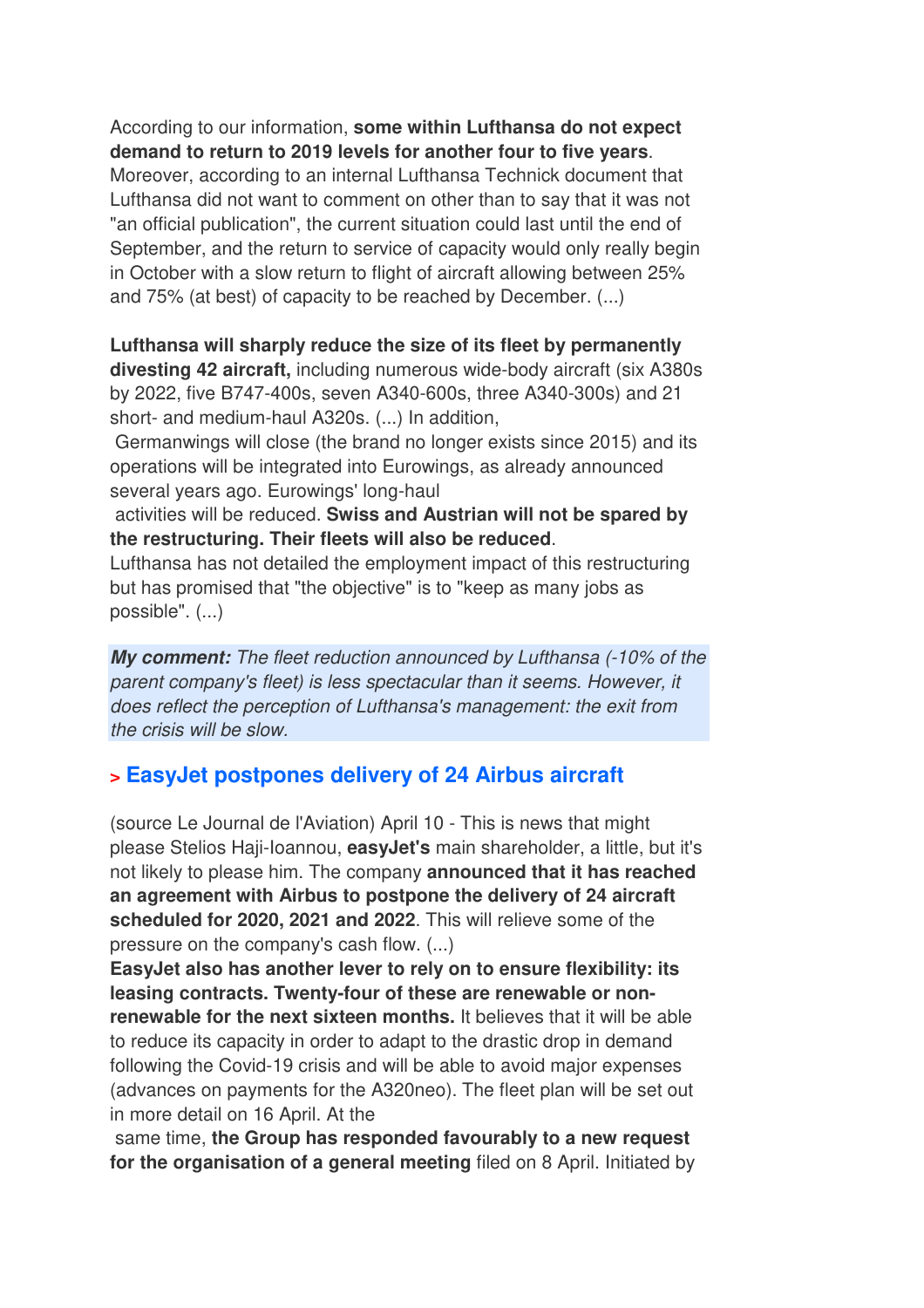Stelios Haji-Iaonnou, **it aims to** remove non-executive director Andreas Bierwirth and CFO Andrew Finlay from their positions and, above all, **to cancel an order for 107 Airbus single-aisle aircraft**.

*My comment:* The easyJet situation is challenging. Its founder and main shareholder (with one third of the shares) is doing everything it can to receive dividends in 2020.

Yet the British government has warned that it will not help airlines that pay dividends to their shareholders. It should be remembered that easyJet has indicated that it has received a £600 million loan from the Treasury and the Bank of England.

The next annual general meeting of easyJet's company will be rich in lessons about the future of the British company.

## **> Ryanair without repayment against aid to Austrian Airlines**

(source Air Journal) 10 April - (...) **Initially praised for its policy of refunding cancelled flights in** accordance with the EU261 directive, the Irish low-cost flight specialist seems to agree with the carriers who find it too dangerous for their cash flow and prefer to offer credit notes. In recent days, **Ryanair** passengers have received emails explaining that it **"will not be able to process refund requests" before the end of the health crisis**. Its employees in charge of payments "are required to stay at home in the fight against the Covid-19 pandemic, and payment security restrictions prevent us from processing cash refunds until the crisis is over," Ryanair said **according to passengers who received the email.** (...)

**In Austria, the Lauda Air subsidiary asked the government not to provide aid to the national airline Austrian Airlines, explaining that Austrian taxpayers 'should not subsidise a German company**. (...) We do not believe that Lufthansa should receive state aid from Austrian taxpayers in exactly the same way as we do not believe that Ryanair should receive state aid from Austrian taxpayers," Lauda Air CEO Andreas Gruber told Reuters. And **if Austrian Airlines does eventually receive state aid, then low-cost will demand the same on behalf of its 550 Austrian employees**. (...)

### **> Norwegian Air wants to restructure its debt**

(Reuters source) 8 April - **Norwegian Air**, whose fleet is grounded almost entirely due to restrictions related to the coronavirus pandemic, **offered on** Wednesday to **convert some of its debt into shares and**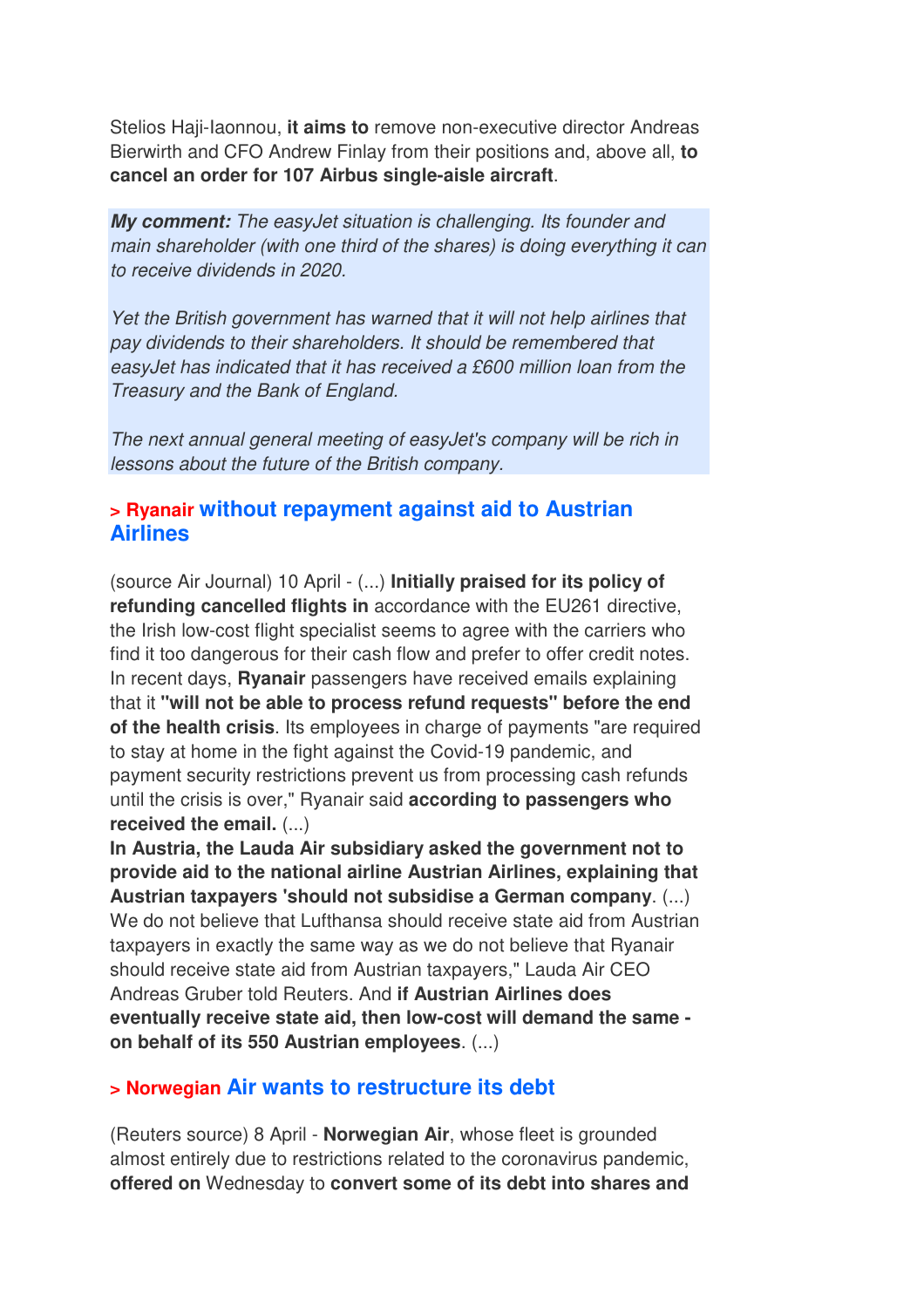**issue new shares to keep it afloat**.

**By doing so, the low-cost Norwegian airline could also benefit from public guarantees of up to** three billion Norwegian kroner (around **265 million euros),** which are conditional on a reduction in the debt-toequity ratio.

As a pioneer of low-cost transatlantic routes in 2013, Norwegian has quickly become the leading foreign airline serving the New York area and a major player in other US airports. But this expansion came at the price of debt and commitments representing nearly \$8 billion at the end of 2019.

Last month, **Norwegian** decided to lay off nearly 90 percent of its 7,300 employees, while seeking help from Norwegian authorities, saying it **needed cash "in weeks, not months.** 

 "Norwegian wants to strengthen its balance sheet by converting debt into shares to meet the requirements of the Norwegian state guarantee programme and create a sustainable platform," the group said in a statement on Wednesday. **An extraordinary general meeting will be held on 4 May** to approve the plan, he added.

*My comment:* Does every country in Europe still have to have its own national airline? The question arises when it comes to supporting an airline (Norwegian) that was in great difficulty before the crisis. All the more so as it is facing competition from SAS, which has three bases in Scandinavia (Oslo, Stockholm and Copenhagen), with the same turnover but with better results.

In times of crisis, it may seem comforting to have a national carrier, public or private, that can take its fellow citizens on holiday to the other side of the world, or that is willing to go and get medical equipment. But any other carrier that has grounded its planes would be prepared to do the same. We see this in France, where regions have chartered Gulf companies to transport medical equipment between China and France.

### **> Coronavirus: Ethiopian Airlines has already lost half a billion dollars**

(source AFP) 7 April - **Ethiopian Airlines, Africa's leading airline, has already lost half a billion dollars** and closed most of its passenger routes since the start of the new coronavirus pandemic. (...) In order to face this crisis, explained its CEO Mr. Tewolde, the **company will concentrate its efforts on cargo,** including the supply of medical equipment, and may even remove passenger seats from some of its planes. **However, the cargo activity still only represents 15% of**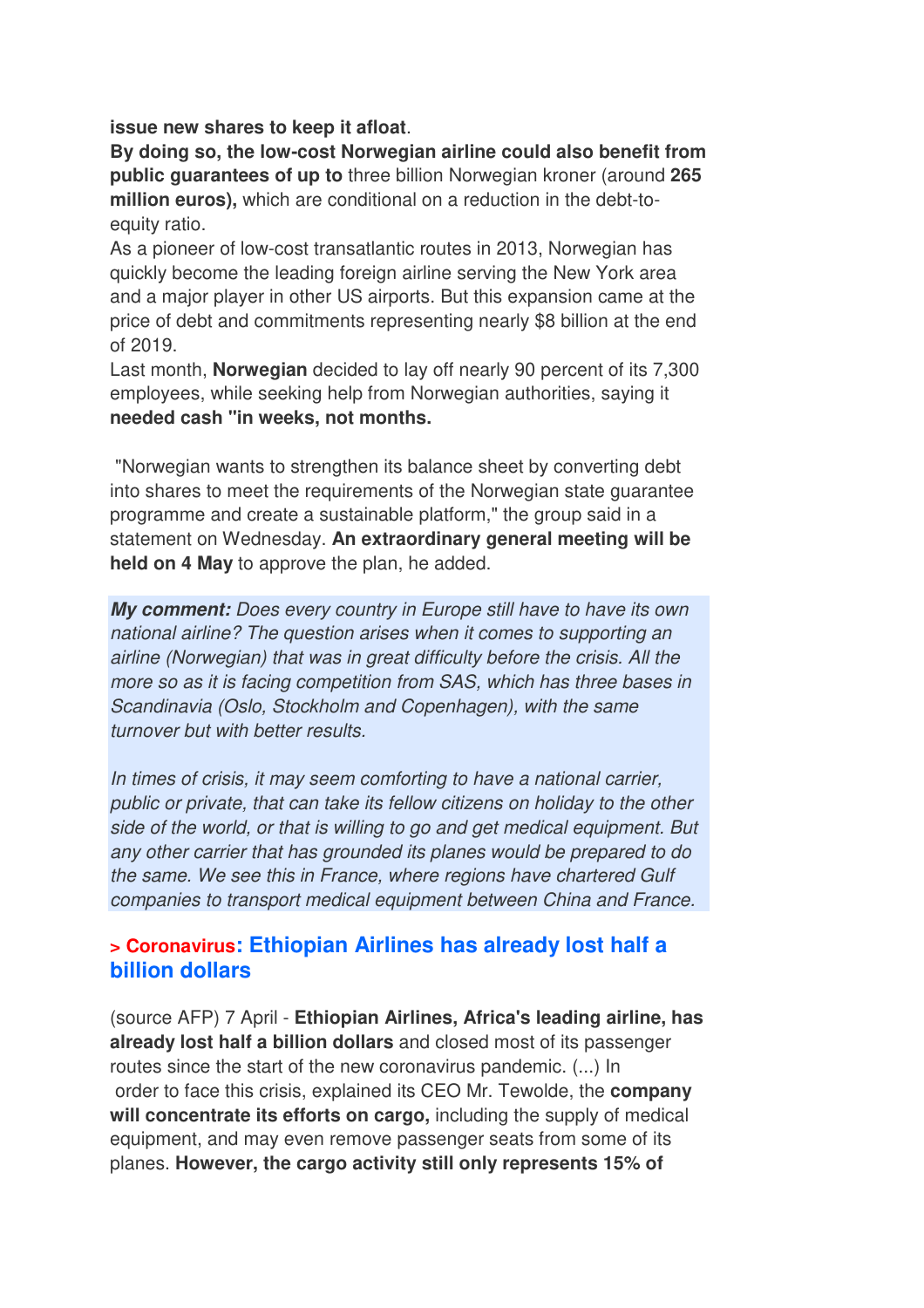#### **Ethiopian Airlines' revenues, its CEO acknowledged**. (...)

 Mr. Tewolde said he was confident that the company, owned by the Ethiopian state, would weather the storm without having to lay off any of its 13,000 regular employees.

But he did not **rule out the possibility that the company may need outside financial assistance to keep afloat.** "Our plan is to weather and get through this crisis on our own, but if unfortunately it extends beyond what we imagine, we will see that when the time comes," he said. (...)

## **> Malaysia Airlines: a \$2.5 billion offer**

(source Air Journal) 8 April - In **order to take over the entire holding company Malaysia Aviation Group (MAG) which owns the Malaysian national airline, Golden Skies Ventures Sdn Bhd (GSV) said on 7 April 2020 that it had obtained "more than 2.5 billion dollars" from an unspecified European bank**. Questioned by Reuters, GSV CEO Shahril Lamin estimated that it would take "three or four months" to obtain long-term financing, with a "Japanese private equity firm" ready to inject "immediate" funds into the Malaysia Airlines group "through a participation agreement". (...)

#### Founded by former **Malaysia Airlines**

 managers and professionals with aviation experience, GSV reportedly submitted its proposal a month ago to the Morgan Stanley bank, hired by Kazanah to manage the sale of the company, which **has never recovered from the successive loss of two aircraft in 2014** - one missing in the Indian Ocean (flight MH370) and the other shot down over Ukraine (flight MH17). (...)

 Khazanah Nasional Bhd is not convinced by the offer: according to the Daily Express, **the sovereign fund is sceptical about the proposal, saying that Golden Skies "has not been able to prove its source of funding".** According to its managing director Shahril Ridza Ridzuan, it would be "prudent" to know whether the offer was made with financial backing, given the global airline crisis and credit risk aversion at this time. "In addition, **their initial proposal is based 100% on third party debt financing**. **They have no equity capital,**" he said. Since mid-March, **Malaysia Airlines has suspended more than 4,000 flights** and plans to maintain reduced capacity until the end of June, cutting all flights out of Jakarta to South-East Asia and most of its rotations to London. **It has also asked its employees to take three months of unpaid leave**.

### **> Leasing companies expect lower prices and fewer**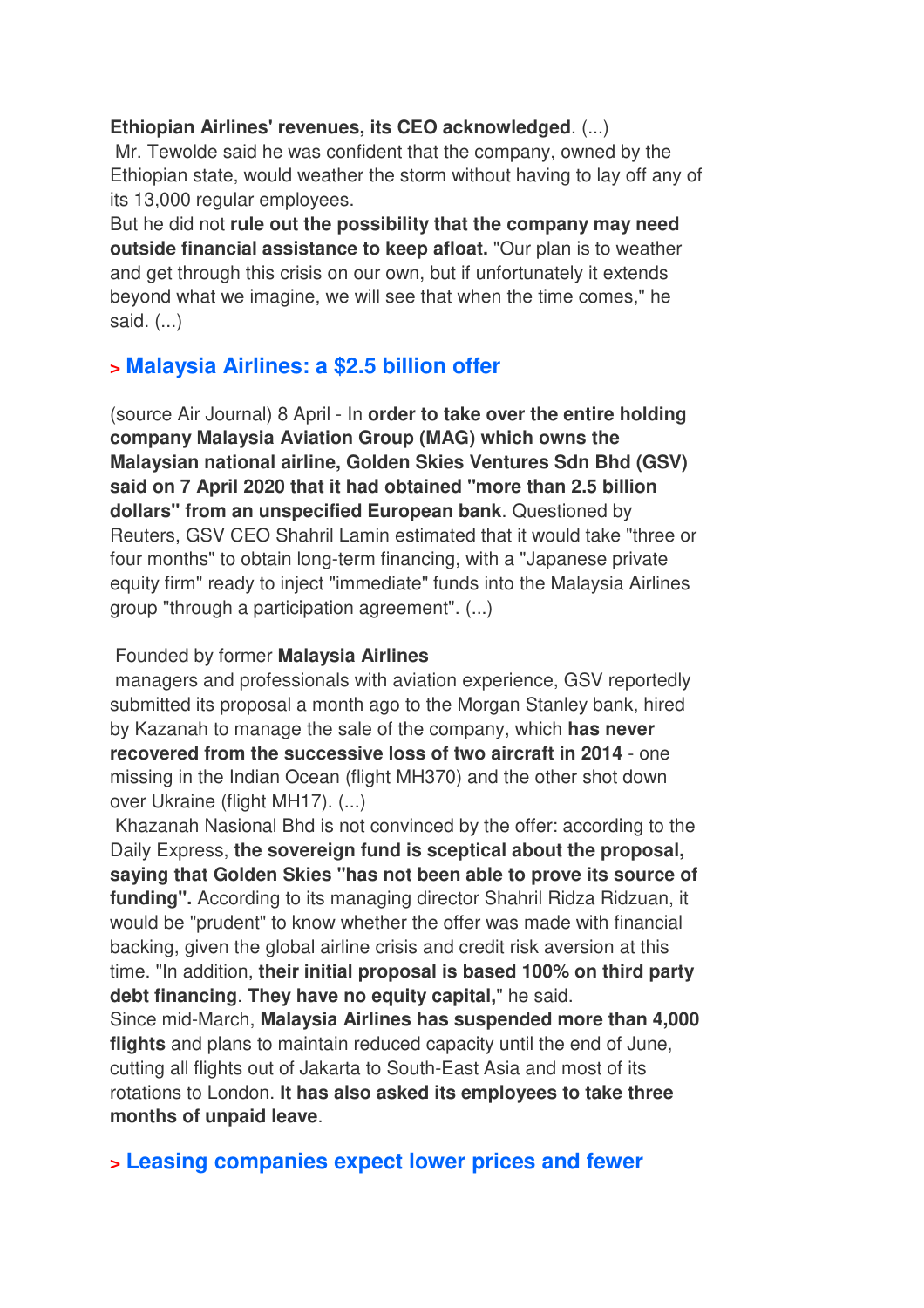## **aircraft rentals**

(source Le Journal de l'Aviation) April 6 - The **leasing industry is also preparing for the effects of the covid-19 pandemic crisis**. A study conducted by IBA and Split Rock Aviation indicates that **aircraft rates and values are expected to decline in the** coming months and that the **market's physiognomy should change, with a sharp increase in contract terminations due to the enormous difficulties currently facing airlines**. (...)

 For the first time in more than 30 years, lease terminations are expected to outnumber new contracts, driven by the natural increase in lease maturities and upcoming bankruptcies. IBA estimates that the number of aircraft returned to the market as a result of airline bankruptcies could exceed 425 in 2020 and approach 600 in 2021. As for new agreements, they are expected to fall significantly, except for leasing agreements, which meet airlines' need for liquidity - as illustrated by Cathay Pacific's sale and lease back agreement signed in March with BOC Aviation for six of its Boeing 777-300ERs. (...)

 "It's going to be a pretty tough situation for leasing companies," says Phil Seymour. While BOC Aviation doesn't seem to be worried and has complete confidence in its balance sheet, **Avolon has already begun to take steps to protect itself**. The Irish company has announced the cancellation of orders for 75 Boeing 737 MAX aircraft, scheduled for delivery in 2020-2023, and the deferral of another 16 aircraft to 2024 and beyond. Similarly, four A330neo aircraft scheduled for 2021 were cancelled and nine Airbus A320neo family aircraft were postponed to 2027. **The company reports that 80% of its customer base has contacted it to request relief measures, mainly short-term payment deferrals.**

*My comment:* While the larger aircraft leasing companies have sufficient liquidity to withstand the crisis, the same cannot be said for the smaller ones. As with the airlines, we could see a consolidation of the sector.

## **> Air freight is not in crisis**

(source Le Journal du Dimanche) 12 April - (...) As the leading air freight hub in Europe, Roissy has 80 cargo aircraft positions in an area equivalent to a terminal with 45 million passengers. Air freight accounts for only 2% of the volume of goods transported worldwide," acknowledges Edward Arkwright, executive managing director of ADP, "but in terms of value, it represents 35%. **"Everything expensive gets flown: aircraft parts, new mobile phones, computers, racehorses**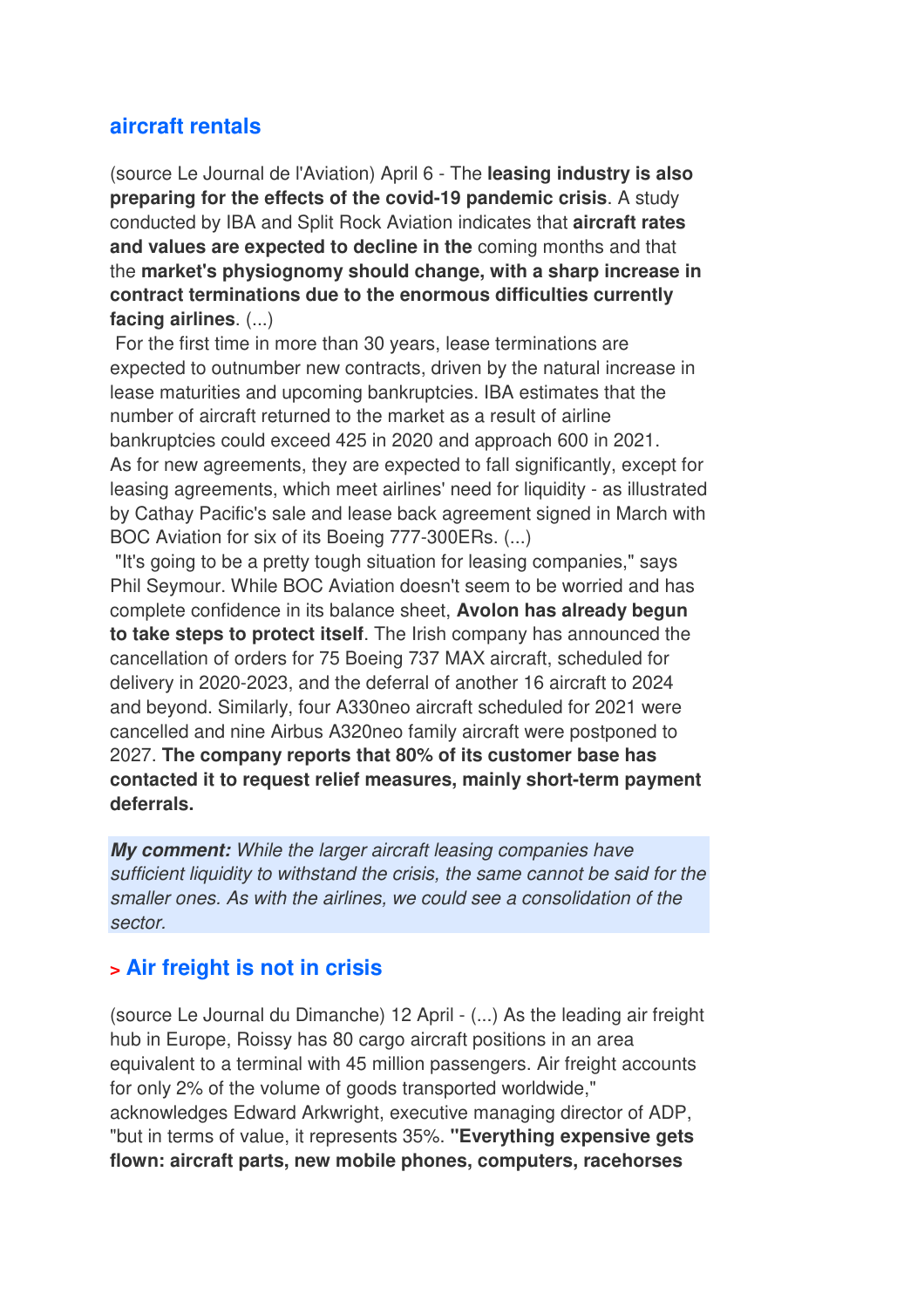#### **and, of course, luxury accessories made in France**.

For the big houses, the cargo terminal is even busiest at weekends. "Made during the week, the goods are sent directly to Asia between Saturday and Sunday," explains Henri Le Gouis, Bolloré Logistics' Director for Europe. (...)

**Economic activity is starting to pick up again in Asia,** explains Édouard Mathieu, cargo director at ADP. "The demand is there for fresh products, but also for industrial components, luxury goods... ». (...) **Air France has also re-launched itself in the game**. On Tuesday, the French carrier will operate a new flight with a passenger aircraft full of goods - from the hold to the cabin - with parcels of medical equipment stuck between the seats, on top and even in the baggage compartments. This Hong Kong-Paris-Hong Kong route also marks the return of Air France's cargo business with China (...) explains Christophe Boucher, Air France's Cargo Director, an activity which last year generated 800 million euros in revenues.

**These revenues are strategic for companies struggling for cash flow, forced by an** unprecedented global crisis, and condemned, like Air France, to seek financial aid from the State. In this context, the price per kilo carried - between EUR 1.50 and EUR 2.50 - has become an invaluable source of cash. **Dozens of airlines have decided to fly their passenger aircraft with freight.** "This sometimes requires negotiating special authorisations with governments because the slots granted for passenger transport are not the same as for freight," says Mathias Lepeut, head of cargo operations for Qatar Airways in Europe. **For the airlines, running these aircraft and their pilots is more profitable than having to put up with their downtime. But above all, keeping fleets and crews operating will facilitate recovery, the day the global health crisis ends.**

*My comment:* To visualize the impact of the crisis, I advise to go to the FlightRadar24 website.

The result is edifying. The number of flights between Europe and Asia is very low and most of them are cargo flights.

### **> Boeing 737 Max Certification Flight Pushed Back by FAA**

(source: Avions légendires) 9th April - Fate is really taking its toll on the American manufacturer and its single-aisle aircraft. **On Tuesday, April 7, 2020, the Federal Aviation Administration announced that the recertification flight of the 737 Max family would not take place**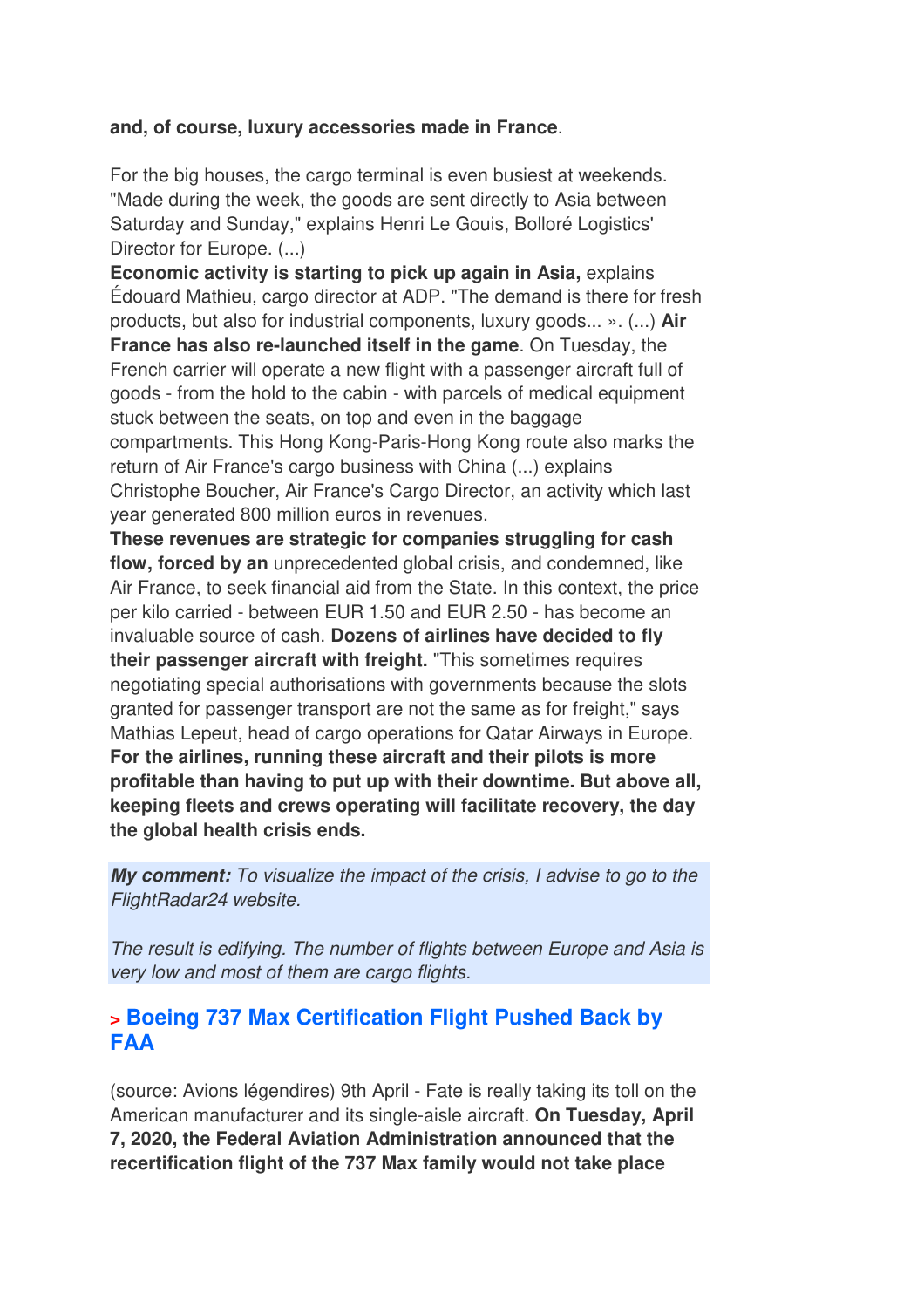**until next month at the earliest**. According to the aircraft manufacturer, this announcement will allow it to correct two minor defects recently detected. Officially, Boeing is still hoping for a return to normal by the end of spring. (...)

**Boeing took advantage of this FAA announcement to unveil the discovery of two technical points in** the MCAS software that needed to be updated. It's a good thing its engineers and technicians have a few days' reprieve before the certification flight. One of **them concerns a small but very real risk of inadvertent autopilot disengagement during the landing phases**. (...)

 As a reminder, this certification flight postponed to May 2020 only concerns the 737 Max 7, 737 Max 8, and 737 Max 9. And this applies to both the classic commercial versions and the BBJ Max business jets, because in the end it is only a question of differences in the interior fittings. The new 737 Max 10 is not in the loop because its certification is simply not possible at the moment: it has not yet made its first flight. The first flight is expected to take place between late spring and early summer, if all goes well.

*My comment:* Will the B737 Max be able to fly when the airlines resume operations?

In the event of a slow recovery, the need for new aircraft will be reduced. Airbus could then be able to meet the majority of short-haul aircraft needs.

If the B737 Max misses the rendezvous, it could be catastrophic for Boeing.

## **IATA prepares for recovery and calls for coordination > IATA prepares for recovery and calls for coordination**

(source Le Journal de l'Aviation) 7 April - While continuing to call on governments and regulators to put in place the promised support measures very quickly, IATA wants to prepare air transport for the recovery. (...)

 One of the first aspects that will need to be addressed will be technical. **The longer operations are stopped, the more difficult it will be to restart.** This applies to aircraft in particular, but not only. **Negotiations with the regulators are therefore of prime importance in order to manage the possible expiry of personnel licences, certificates of airworthiness,** etc. "We will need to have serious and open discussions with the regulators to ensure that all regulatory aspects are secure. We'll need to have serious and open discussions with the regulators to make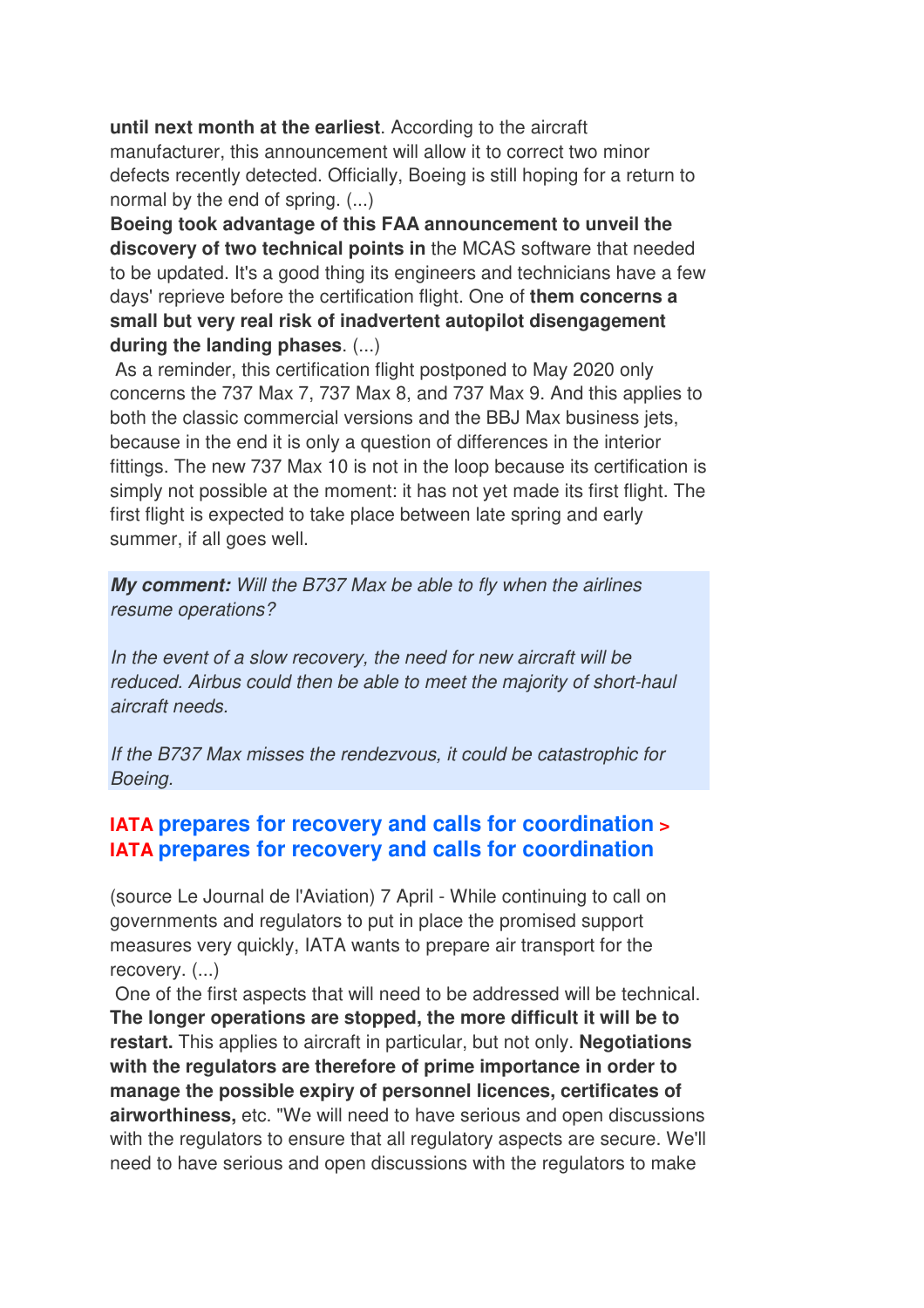sure that all the regulatory aspects are secure. We've never stopped the industry on this scale before, so this will be the first time we're going to get almost everything up and running again. »

**The other unknown is "the adaptation of the airline industry to the post-Covid reality**". **IATA is** aware that the authorities will want to ensure that everything is done to avoid a resumption of the pandemic. Noting that China has already imposed restrictions that were not even in force at the peak of the epidemic, it **wants the measures** they deem necessary to **be negotiated and coordinated, whether it is a question of implementing new controls, taking the temperature of passengers or other measures**. (...)

*My comment: As we* emerge from the crisis, health concerns could be given the same importance as environmental concerns.

The airline industry would be well advised to take coordinated decisions in both areas.

## **> Better days will come again...**

(source Le Journal de l'Aviation) 7 April - Time has now stood still for world air transport and uncertainties about the recovery are turning into pessimism day by day, so many concerns seem to be building up for the industry and even though IATA is being particularly proactive with airlines, airports, governments and health authorities. In

 theory only, **demand has not** disappeared, but it **remains closely linked to the lifting of travel bans and restrictions around the world, while there is no vaccine or antiviral treatment to combat the coronavirus, and to the impact of the economic crisis on passengers**.

It is therefore understandable that not all the world's airlines will be in the same boat and that this recovery will depend very much on the nature of the carriers' activities. **An airline specialising in continentwide point-to-point flights** (such as the world's major low-cost carriers) **will logically be less sustainably affected than an airline with a business model that is highly exposed to intercontinental flights** (as are the major traditional carriers).

Worse still, referring to previous economic crises which have had major consequences for air transport, on each occasion many passengers travelling for business purposes were downgraded by their company by one cabin, thus significantly impacting on airline revenues on long-haul routes, with "high-contribution" passengers making a major contribution to the commercial sustainability of this type of flight.

However, this time there is also **another matter of concern which**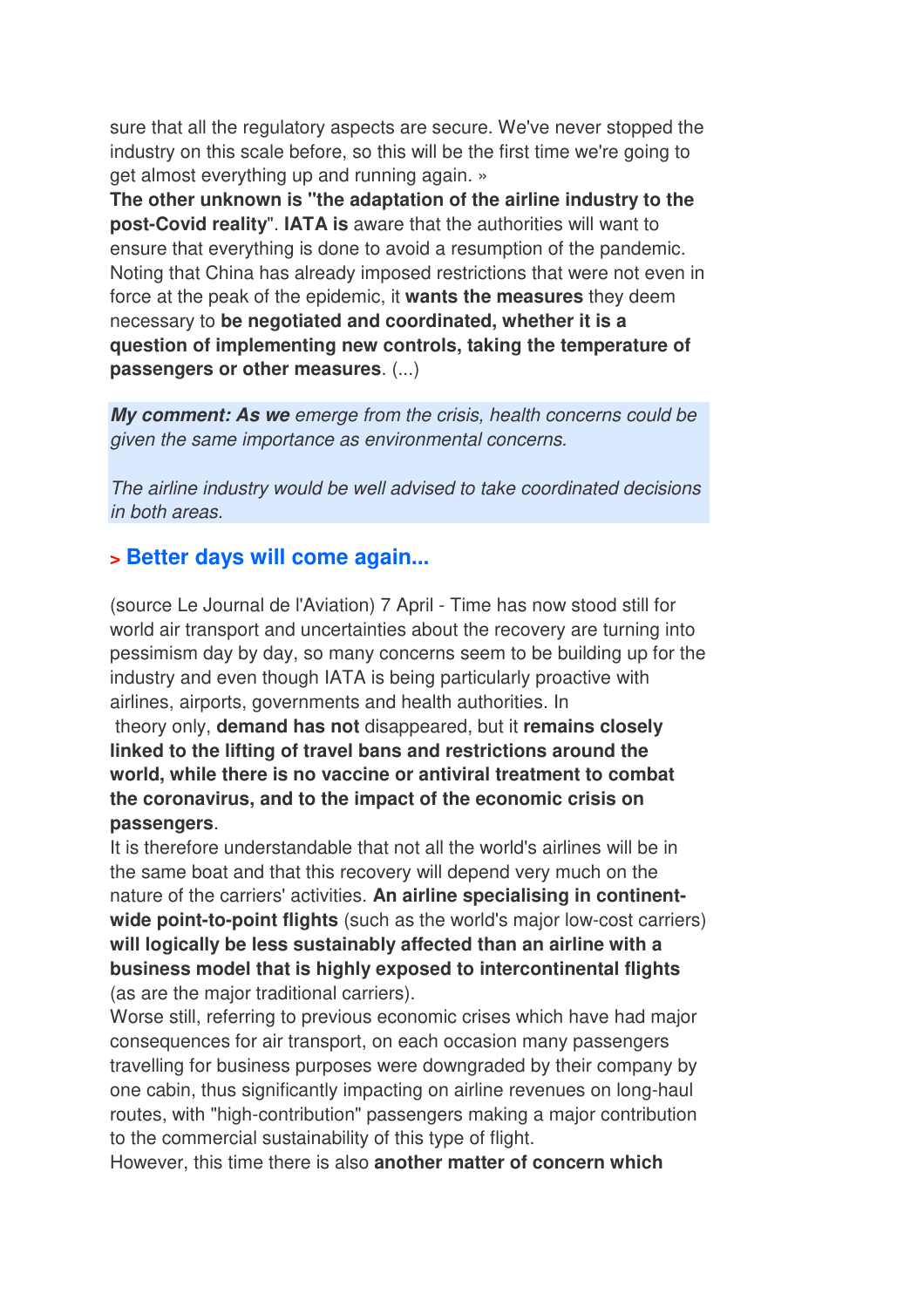**directly concerns the behaviour of passengers, which may change in the coming months**. The image of the passenger confined to a crowded cabin in these times of covid-19 has never been so far from idyllic happiness, even if the latest EASA instructions aimed at limiting the risks of contamination in the cabin (stopping recirculating air, advice on passenger distribution for greater spacing...) are welcome, but obviously transitory. As another example, **many travellers may be far more likely to prefer direct flights, a trend which will necessarily be to the detriment of economic models based on connecting hubs** (and thus again of the major traditional airlines).

It is clear that the crisis that is beginning for air transport will not end with the resumption of a large part of their flight schedule. But as Queen Elizabeth II has just announced, "better days will return".

#### *My comment:* What will the air transport landscape be like in 2021?

Will the passengers change their behaviour? Will business travel decrease due to the increasing use of videoconferencing? Will we see an acceleration of consolidation? Will the feeding of hubs by low-cost carriers become the norm? Will there be a decline in the hub model in favour of direct connections?

No one has the answer, but all these topics are on the airlines' table. Better days will come ... for airlines that can adapt quickly.

## *Stock market press review ...*

#### **> Oil: "historic" agreement between exporting countries for a drop in production**

(source Capital) April 13 - **Oil-exporting countries, led by Saudi Arabia and Russia, agreed on Sunday evening to cut** (...) **oil supply by 9.7 million barrels per day (mbd) in May and June,** the Organization of the Petroleum Exporting Countries (Opep) announced.

Welcoming a "historic adjustment" in production, Opec Secretary General Mohammed Barkindo said the reduction would be "the largest in volume and the longest in duration" ever implemented by the cartel and its partners. **The organization** led by Saudi Arabia, which has been cooperating with Russia for the past two years, **intends to apply these quotas until May 2022, increasing them to 7.7 million mbd in the second half of 2020, then to 5.8 million mbd.**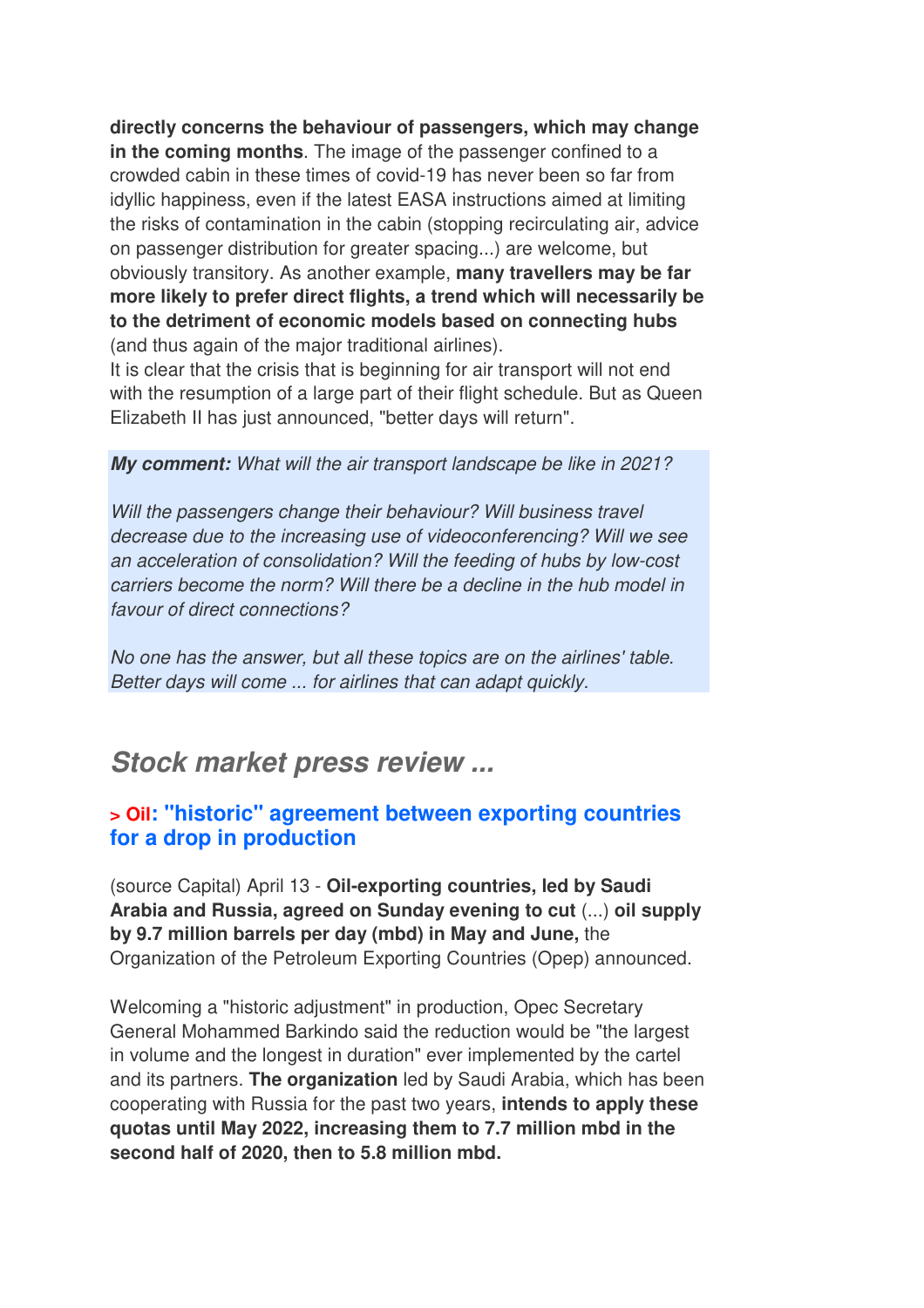Whereas the frictions between Ryad and Moscow, launched in a war of prices and market shares, had dominated these last weeks, it is a dispute with Mexico which blocked since Thursday the answer wished by the majority of the producers.

Mexico judged excessive the effort which was claimed to him whereas the government invested heavily to restart the production. In the end, the country seems to have obtained satisfaction, the Opep having revised a little downwards its objective of a 10 mbd cut for May and June. (...)

 "**Oil prices will stabilize**, the oil market will stabilize and (it) will be the basis for financial, commercial and economic recovery in a postpandemic world," said President Nicolas Maduro. **Analysts were less certain of this**, welcoming an unprecedented effort by producers but **pointing out that storage capacity was reaching saturation** and that, for the time being, downward pressure was likely to continue on the price per barrel. (...)

*My comment:* The oil-producing countries had no choice. They had to reduce their production, otherwise it would have been impossible to stockpile their production.

## *The bonus article...*

## **> Edgar Morin: "We must live with uncertainty."**

(source Le journal CNRS) April 6 - The philosopher Edgar Morin. "I'm not saying I foresaw the current epidemic, but I've been saying for several years now that with the degradation of our biosphere, we must prepare ourselves for disasters. "

Confined to his home in Montpellier, the philosopher Edgar Morin remains faithful to his global vision of society. The epidemic crisis, he says, must teach us to better understand science and to live with uncertainty. And to rediscover a form of humanism.

The coronavirus pandemic has brutally put science back at the centre of society. Is society going to emerge from it transformed?

Edgar Morin: What strikes me is that a large part of the public considered science to be the repository of absolute truths, irrefutable assertions. And everyone was reassured to see that the president had surrounded himself with a scientific council. But what happened? Very quickly, it became clear that these scientists were defending very different and sometimes contradictory points of view, whether on the measures to be taken, the possible new remedies to respond to the emergency, the validity of this or that drug, the duration of the clinical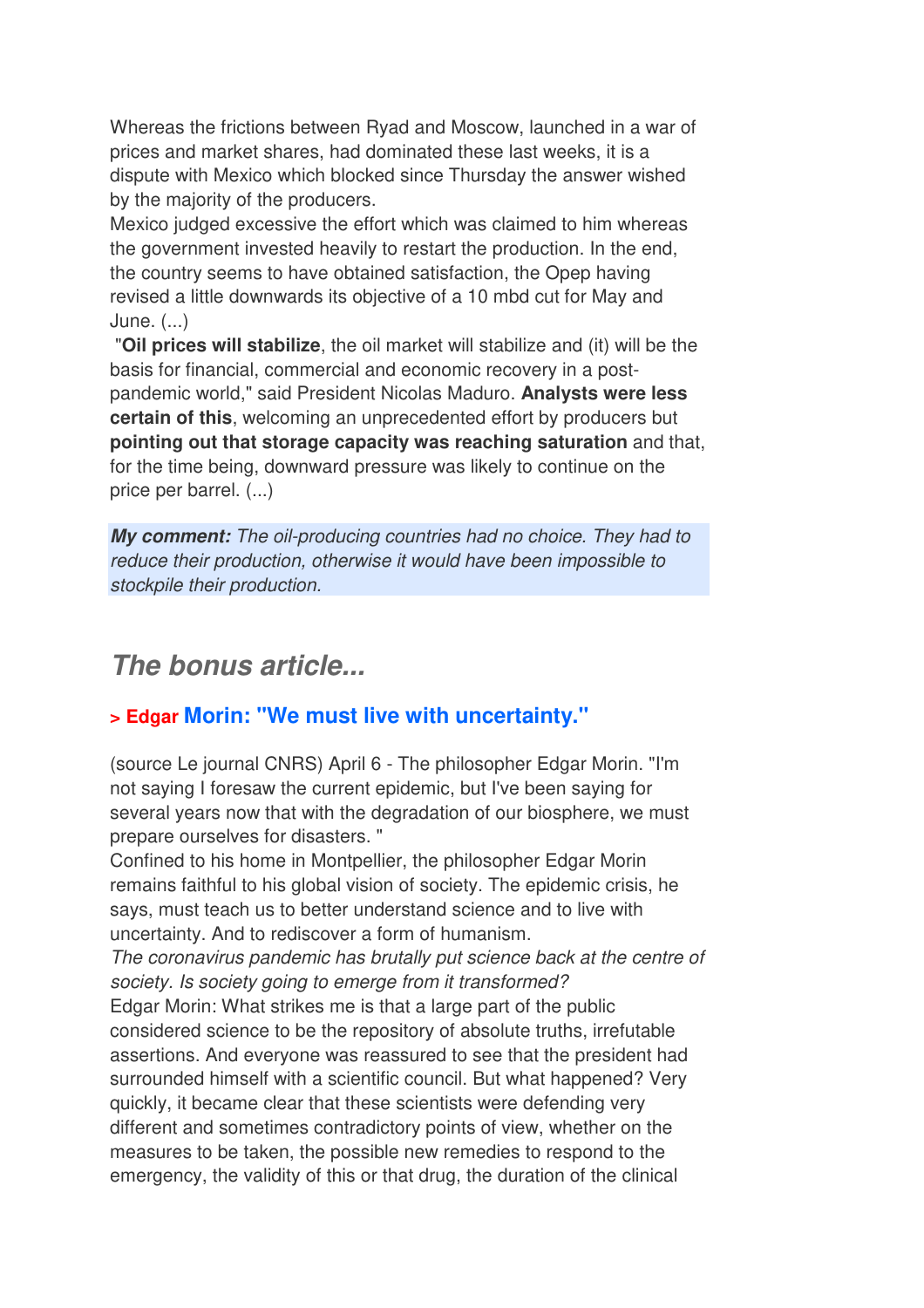trials to be undertaken... All these controversies introduce doubt into the minds of citizens.

### Are you saying that the public is in danger of losing confidence in science?

E.M. : No, if he understands that science lives and progresses through controversy. The debates around chloroquine, for example, have made it possible to ask the question of the alternative between urgency or caution. The scientific world had already experienced strong controversy when AIDS appeared in the 1980s. But what the philosophers of science have shown us is precisely that controversy is an inherent part of research. Research even needs them in order to progress. Unfortunately, very few scientists have read Karl Popper, who established that a scientific theory is such only if it can be refuted, Gaston Bachelard, who raised the problem of the complexity of knowledge, or Thomas Kuhn, who clearly showed how the history of science is a discontinuous process. Too many scientists are unaware of the contribution of these great epistemologists and still work from a dogmatic point of view.

Will the current crisis be such as to change this vision of science? E.M. : I can't predict it, but I hope that it will serve to reveal the extent to which science is more complex than we would like to believe - that we are on the side of those who see it as a catalogue of dogmas, or those who see scientists as nothing more than so many Diafo viruses (a charlatan in Molière's Le Malade Imaginaire) constantly contradicting each other...

 I hope that this crisis will serve to reveal how science is something more complex than we want to believe. Science is a human reality which, like democracy, is based on the debate of ideas, although its modes of verification are more rigorous. In spite of this, the great theories accepted tend to be dogmatized, and the great innovators have always had difficulty getting their discoveries recognized. The episode we are living through today may therefore be the right moment to make citizens and researchers themselves aware of the need to understand that scientific theories are not absolute, like the dogmas of religions, but biodegradable .

The health disaster, or the unprecedented situation of containment that we are currently experiencing: what do you think is more striking? E.M.: There is no need to establish a hierarchy between these two situations, since they have been linked in chronological order, leading to a crisis that can be described as a crisis of civilization, because it forces us to change our behavior and our lives, both locally and globally. All this is a complex whole. If we want to look at it from a philosophical point of view, we have to try to make the connection between all these crises and reflect above all on uncertainty, which is its main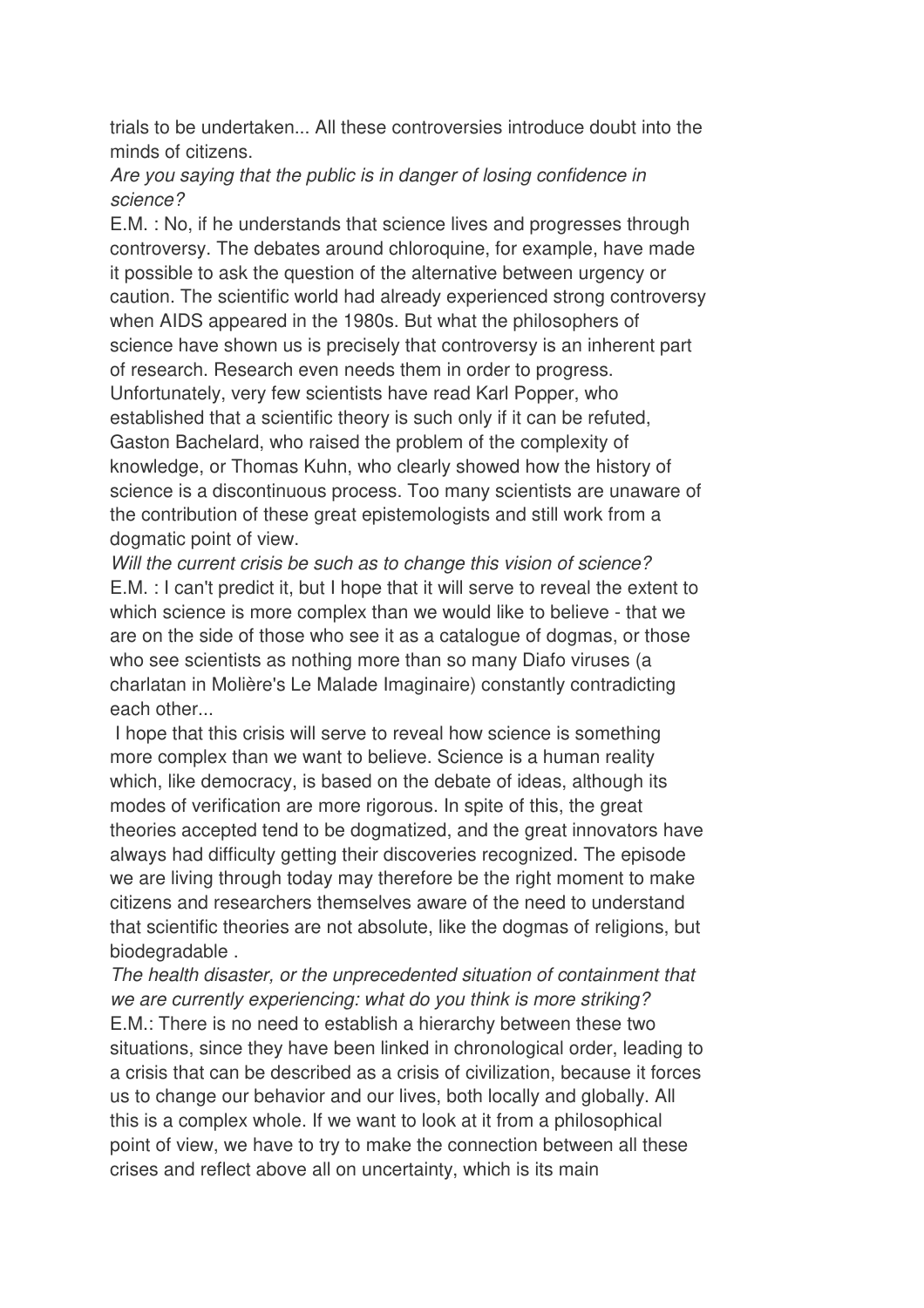#### characteristic.

What is very interesting about the coronavirus crisis is that we still have no certainty about the very origin of this virus, nor about its different forms, the populations it attacks, its degree of harmfulness... But we are also experiencing great uncertainty about all the consequences of the epidemic in all areas, social and economic.

#### But how do you think these uncertainties form the link between all these crises?

E.M.: Because we have to learn to accept them and live with them, at a time when our civilization has instilled in us the need for ever greater certainties about the future, often illusory, sometimes frivolous, when we have been told precisely what is going to happen to us in 2025! The arrival of this virus should remind us that uncertainty remains an impregnable part of the human condition. All the social insurances you can subscribe to will never be able to guarantee that you will not fall ill or that you will be happily married! We try to surround ourselves with as many certainties as possible, but living means sailing in a sea of uncertainty, through islets and archipelagos of certainties on which we take our supplies...

#### That's your own rule of life?

E.M. : It is rather the result of my experience. I have witnessed so many unforeseen events in my life - from the Soviet resistance in the 1930s to the fall of the USSR, to speak of just two unlikely historical events before they happened - that it is part of my way of being. I don't live in permanent anxiety, but I expect more or less catastrophic events to occur. I am not saying that I foresaw the current epidemic, but I have been saying, for example, for several years now that with the degradation of our biosphere, we must be prepared for disasters. Yes, this is part of my philosophy: "Expect the unexpected.

"We try to surround ourselves with a maximum of certainties, but to live is to navigate in a sea of uncertainties, through islets and archipelagos of certainties on which we are relying... Moreover,

 I am concerned about the fate of the world after having understood, when I read Heidegger in 1960, that we are living in a global era, and then in 2000 that globalization is a process that can cause as much harm as good. I also observe that the uncontrolled unleashing of techno-economic development, driven by an unlimited thirst for profit and favoured by a generalised neo-liberal policy, has become harmful and causes crises of all kinds. From then on, I am intellectually prepared to face the unexpected, to confront upheavals.

#### Sticking to France, how do you judge the management of the epidemic by the public authorities?

E.M. : I regret that certain needs have been denied, such as the need to wear a mask, just to... mask the fact that there were none! It has also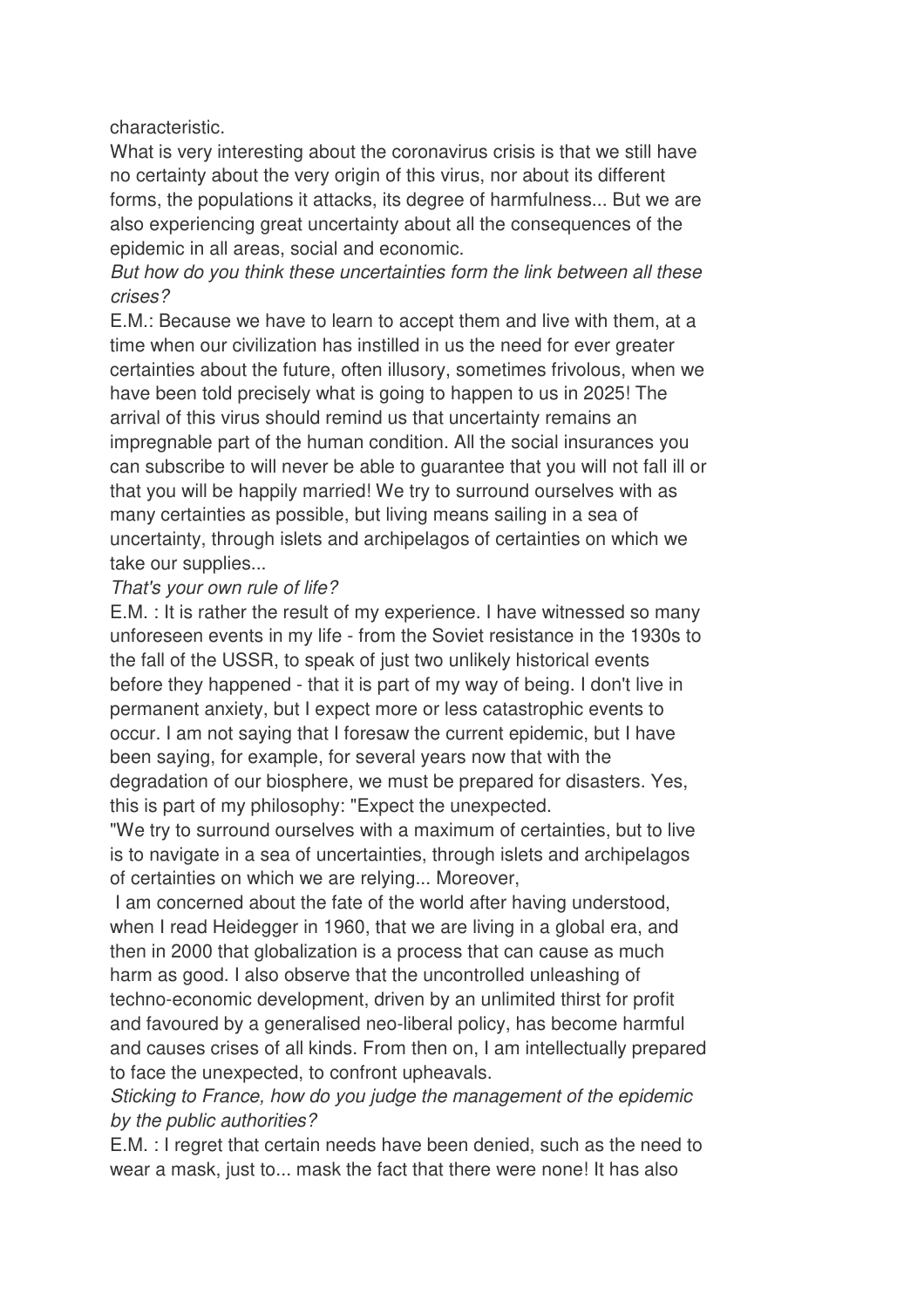been said: tests are useless, only to hide the fact that we didn't have any either. It would be humane to acknowledge that mistakes were made and that we will correct them. Responsibility means acknowledging one's mistakes. That said, I noted that, in his first crisis speech, President Macron did not just talk about companies, he talked about employees and workers. That is a first change. Let us hope that he will finally free himself from the financial world: he even mentioned the possibility of changing the development model? Are we then moving towards economic change?

E.M.: Our system based on competitiveness and profitability often has serious consequences for working conditions. The massive practice of teleworking, which is a consequence of confinement, can help to change the functioning of companies which are still too hierarchical or authoritarian. The current crisis can also accelerate the return to local production and the abandonment of the whole disposable industry, thus giving back work to craftsmen and local shops. At a time when trade unions are very weak, it is all these collective actions that can have an impact on improving working conditions.

Are we experiencing a political change, where the relationship between the individual and the collective is being transformed?

E.M. : Individual interest dominated everything, and now solidarity is awakening. Look at the hospital world: this sector was in a state of deep dissension and discontent, but faced with the influx of sick people, it is showing extraordinary solidarity. Even when the population was confined, they understood this when they applauded, in the evening, all those people who are dedicated and work for them. This is undoubtedly a moment of progress, at least at the national level.

I am not saying that it is wise to stay in one's room all one's life, but if only because of the way we consume or eat, this confinement is perhaps the time to get rid of all this industrial culture, the vices of which are well known.

Unfortunately, we cannot speak of an awakening of human or planetary solidarity. Yet we human beings of all countries were already facing the same problems in the face of environmental degradation or economic cynicism. As we all find ourselves confined today, from Nigeria to New Zealand, we should realize that our destinies are linked, whether we like it or not. This would be a time to refresh our humanism, because until we see humanity as a community of destiny, we cannot push governments to act in an innovative way.

What can the philosopher that you are teach us to get through these long periods of confinement?

E.M. : It's true that for many of us who live a large part of our lives away from home, this sudden confinement can be a terrible inconvenience. I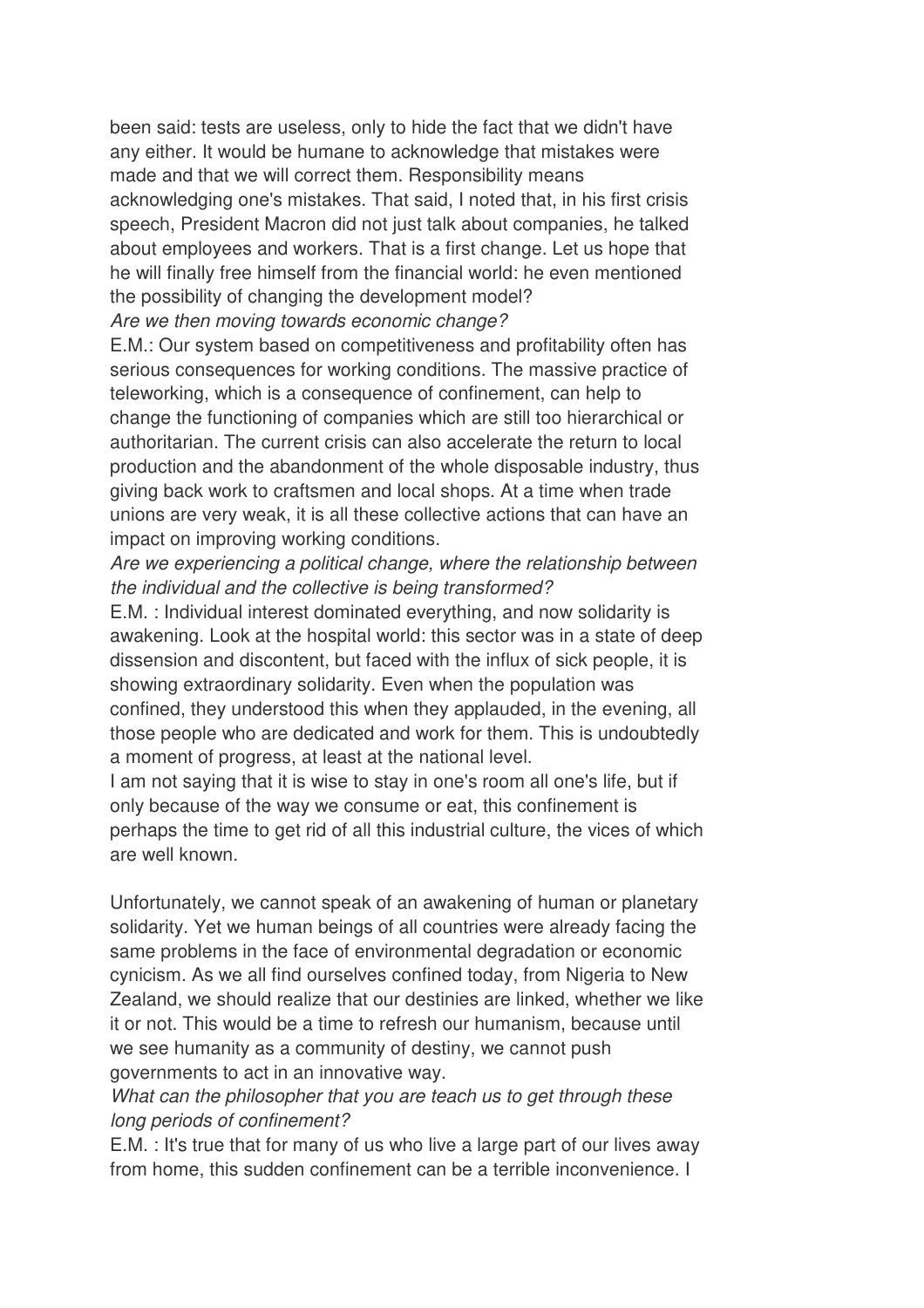think it can be an opportunity to reflect, to ask ourselves what is frivolous or useless in our lives. I'm not saying that it's wise to stay in one's room all one's life, but even if it's only about the way we eat or drink, it may be the time to get rid of all this industrial culture whose vices we know, the time to detoxify ourselves from it. It is also an opportunity to become permanently aware of these human truths that we all know, but which are repressed in our subconscious: that love, friendship, communion and solidarity are what make up the quality of life. ♦

## *End of press review*

## **> My comment on the evolution of the Air France-KLM share price**

**The Air France-KLM share closed at 5.276 euros on Thursday 9 April** (the stock market was closed on Friday 10 and Monday 13 April)**. It rose by 3.09%.** At the start of the coronavirus epidemic, it was at 9.93 euros.

**The average (the consensus) of analysts for the AF-KLM share is 8.97 euros**. You can find on my blog the details of the analysts' consensus.

**Brent crude oil** (North Sea) **is at \$32 a barrel, down \$2 this week.**  When the coronavirus outbreak started, it was \$69. Experts believe that, following the agreement between Opep and Russia, its price should rise.

#### **This indicative information in no way constitutes an invitation to sell or a solicitation to buy Air France-KLM shares.**

You can react to this press review or provide me with any information or thoughts that will help me better carry out my duties as a director of the Air France-KLM Group.

## **You can ask me, by return, any question relating to the Air France-KLM group or employee shareholding...**

I'll see you soon.